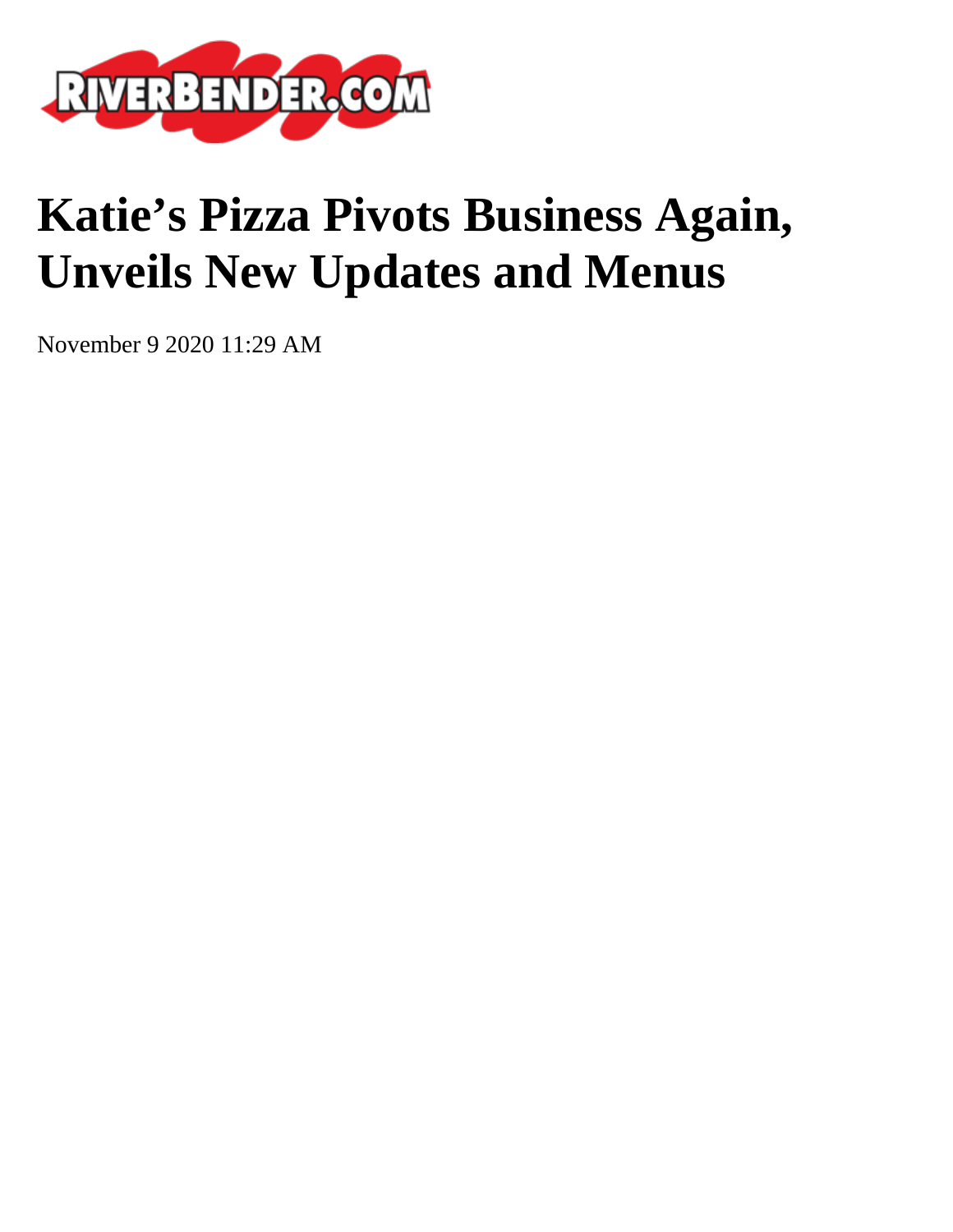

ST. LOUIS – Over the last nine months, Katie and Ted Collier have pivoted Katie's Pizza & Pasta Osteria in order to accommodate for customers and thrive as local